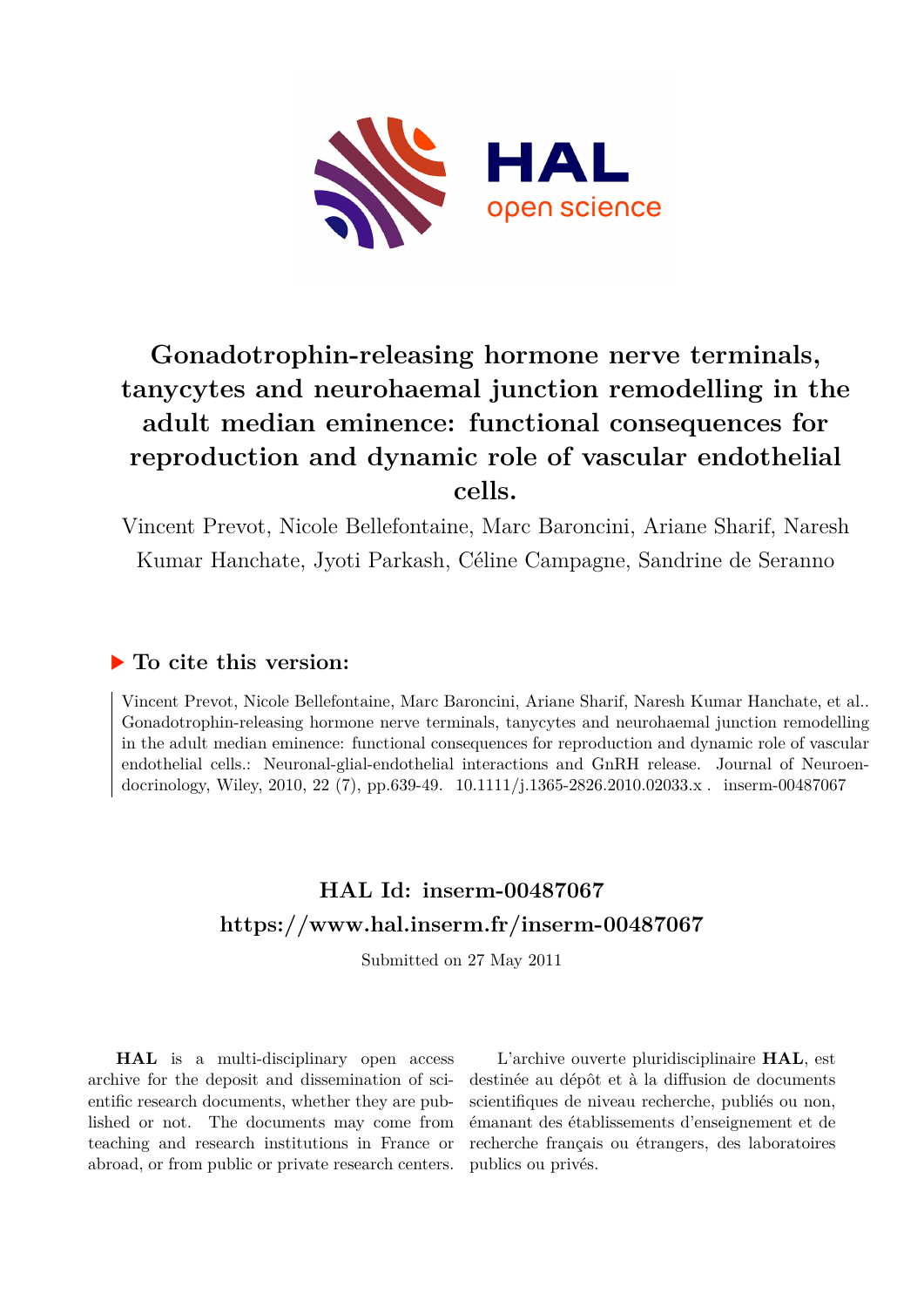## *Gonadotrophin-releasing hormone nerve terminals, tanycytes and neurohaemal junction remodelling in the adult median eminence: functional consequences for reproduction and dynamic role of vascular endothelial cells*

**Vincent Prevot** 1 \* **, Nicole Bellefontaine** <sup>1</sup> **, Marc Baroncini** 1 2 **, Ariane Sharif** <sup>1</sup> **, Naresh Kumar Hanchate** <sup>1</sup> **, Jyoti Parkash** <sup>1</sup> **, C**é**line Campagne** <sup>1</sup> **, Sandrine De Seranno** <sup>1</sup>

*Centre de recherche Jean-Pierre Aubert 1 INSERM : U837 , Universit*é *du Droit et de la Sant*é *- Lille II , Faculte de medecine 1, place de verdun 59045 LILLE CEDEX,FR*

*D partement de neurochirurgie 2* <sup>é</sup> *CHRU Lille , H*ô*pital Roger Salengro , Lille,FR*

\* Correspondence should be adressed to: Vincent Prevot <vincent.prevot@inserm.fr >

## **Abstract**

**Although coordinated actions of several areas within the hypothalamus are involved in the secretion of gonadotropin releasing hormone (GnRH), the median eminence of the hypothalamus, where the nerve terminals are located, plays a particularly critical role in the release of GnRH. In adult females, prior to the preovulatory surge of GnRH, the retraction of specialized ependymoglial cells lining the floor of the third ventricle named tanycytes allows for the juxtaposition of GnRH nerve terminals with the adjacent pericapillary space of the pituitary portal vasculature, thus forming direct neurohaemal junctions. These morphological changes occur within a few hours and are reversible. Such remodeling may promote physiological conditions to enhance central release of GnRH and potentiate estrogen-activated GnRH release. This plasticity involves dynamic cell interactions that bring into play tanycytes, astrocytes, vascular endothelial cells and GnRH neurons themselves. Underlying signaling pathways responsible for these structural changes are comprised of highly diffusible gaseous molecules such as endothelial nitric oxide (NO) and paracrine communication processes involving receptors of the erbB tyrosine kinase family, transforming growth factor beta 1 (TGF**β**1) and eicosanoids such as prostagladin-E (PGE ). Some of these molecules, because of their ability to diffuse within the median eminence, 2 2 may also serve as synchronizing cues allowing for the occurrence of functionally meaningful episodes of GnRH secretion by coordinating GnRH release from the GnRH neuroendocrine terminals.**

**MESH Keywords** Dinoprostone ; metabolism ; Endothelial Cells ; cytology ; metabolism ; Gonadotropin-Releasing Hormone ; metabolism ; Median Eminence ; cytology ; metabolism ; Nerve Endings ; metabolism ; Neuroglia ; metabolism ; Neuronal Plasticity ; physiology ; Neurons ; cytology ; metabolism ; Neurosecretory Systems ; metabolism ; Nitric Oxide ; metabolism ; Nitric Oxide Synthase ; metabolism ; Reproduction ; physiology

### **Introduction**

As the projection field of neuroendocrine gonadotropin releasing hormone (GnRH) neurons, the median eminence of the hypothalamus is poised to play a crucial role in the precise regulation of GnRH release, and is therefore central to the control of the reproductive axis. The median eminence, which is located ventral to the third ventricle in the tuberal region of the hypothalamus, is one of the seven so-called circumventricular organs and primarily contains neurosecretory axon terminals [1 ]. It constitutes a window of exchanges between the hypothalamus and the periphery that is facilitated by the presence of permeable brain capillaries featuring fenestrated endothelium [2 ,3 ]. Thus it appears that the most important function associated with the lack of blood-brain barrier in this region is that it permits the release of neurohormones produced by neuroendocrine cells from terminals into the pituitary portal circulation. It is also important to acknowledge that the cellular processes through which neuroendocrine terminals release their neuropeptides into the circulation could be subjected to the direct modulatory influence of blood-born factors acting on this region. The peculiar cytoarchitecture of the median eminence is mainly conferred by tanycytes, which are specialized unciliated ependymoglial cells that form a belt lining the floor of the third ventricle [1]. One dominant feature of tanycytes is their marked polarization; although tanycyte cell bodies line the border of the third ventricle, they also send processes to the vascular walls, where they make contact through "end-feet" specializations. In addition, tanycytes were recently shown to express efficient tight junction complexes at their apex that bestow them with properties of the blood-brain barrier [3 ]. Although tanycytes are the dominant cell type, astrocytes also reside within the internal zone of the median eminence (Figure 1 ).

Intriguingly, early in vivo experiments showed that deafferentation of the tuberal region of the hypothalamus does not inhibit the pulsatile release of luteinizing hormone (LH) in primates [4 ] or in rats [5 ]. While in primates, including humans, GnRH neuron cell bodies are diffusely distributed in the forebrain and are particularly abundant in the preoptic region and in the tuberal region of the hypothalamus; in rats they are not present in the latter region. Deafferentation studies in rodents, together with work showing that release of GnRH from hypothalamic explants is pulsatile [6,7], thus led to the concept that at least part of the mechanisms synchronizing GnRH secretion may reside within the tuberal region of the hypothalamus. These synchronizing events could even occur directly within the median eminence as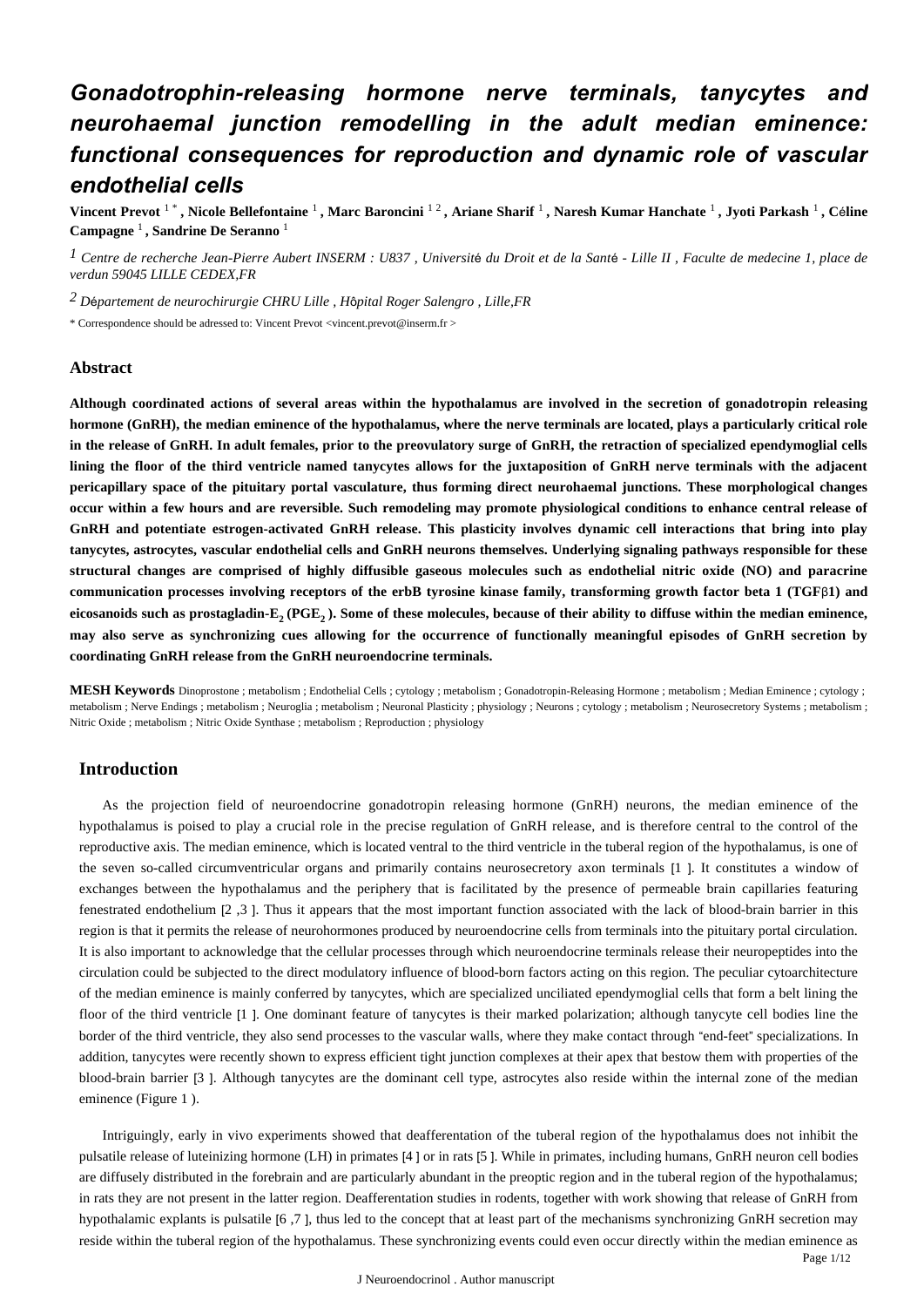median eminence explants were also shown to release GnRH in a pulsatile mode in vitro [8 ,9 ]. Equally intriguing are the findings showing that plastic events taking place within the median eminence modulate the direct access of GnRH neurons to the pituitary portal blood vessels and that these structural changes are directly correlated to the endocrine status of the individual, e.g. in rats, direct neurohaemal junctions are visualized at the onset of the preovulatory surge of GnRH when estrogens levels are highest [10 –12 ].

The present article will review recent findings that have unveiled some of the cell-cell communication processes involving non-neuronal cells such as tanycytes, astrocytes and vascular endothelial cells, that locally regulate both GnRH neurohaemal junction formation and GnRH release within the median eminence. These modulatory mechanisms use signaling molecules that may represent some of the synchronizing cues to coordinate GnRH release from the scattered GnRH neuroendocrine terminals that may allow for the occurrence of functionally meaningful episodes of GnRH secretion.

## **Endocrine status-promoted morphological plasticity at the neurohaemal interface for GnRH neurons**

Over the past decade, it has been established that fluctuating physiological conditions during the ovarian cycle have the power to reversibly alter structural relationships among the various cell types of the median eminence that specifically interact with nerve terminals containing GnRH [13 –16 ]. Median eminence dynamics involve coordination of neuroendocrine axons, tanycytes and the parenchymatous basal lamina, the last structure secreted neurohormones must cross in order to enter the blood [17 –19 ]. During the ovarian cycle, under conditions of low gonadotropin output, GnRH neuroendocrine terminals are completely enwrapped by tanycyte end-feet, which prevent direct access to the pericapillary space and thus create a diffusion barrier hampering GnRH entry into the pituitary portal circulation [10 , 11 ]. As predicted by Koslowski and Coates more than 20 years ago [17 ] by analogy to the neuro-glial remodeling that occurs in the neurohypophysis after parturition [20 –22 ], a structural rearrangement of tanycytes occurs during the preovulatory surge resulting in the release of the engulfed neuroendocrine terminals and the establishment of direct neurohaemal contacts between GnRH neurons and the pituitary portal blood (Figure 2 ) [10 ]. In parallel to tanycytic endfeet retraction, GnRH axon terminals are frequently seen to sprout new terminals towards the pericapillary space and thus appear to be attracted by the endothelial wall which they eventually contact (Figure 2 ) [ 10 ]. Similarly, electron microscopic studies performed in gonadectomized rats, an experimental condition that results in increased GnRH release, showed that the distance of GnRH axon terminal from the pericapillary space was positively correlated to the plasma levels of LH [23 ]. Interestingly, microstructural changes in the median eminence have also been seen in the Japanese quail, a seasonal breeder, in response to the changing environmental context, e.g. changes in photoperiod. Indication that glial cells of the median eminence are involved in the photoperiodic control of GnRH release in birds was first suggested by c-Fos expression studies [24 ]; Yamamura and collaborators demonstrated that during long-day conditions (when GnRH secretion is induced) GnRH axon terminals were seen in close contact to the pericapillary space, whereas during short-day conditions (when GnRH secretion is inhibited), GnRH nerve terminals were enclosed in tanycytic processes and located far from the basal lamina delineating the vascular wall [12 ].

Whether similar structural changes occur within the human brain during the menstrual cycle remains unknown. Recent studies showed that GnRH axon fibers were abundantly apposed to tanycytic processes in the human median eminence, raising the possibility that, as in rodents and seasonal breeders, putative physiological condition-induced plastic changes involving morphological interaction could play a role in the neuroendocrine control of GnRH secretion in humans [25 ]. As in the female rodent, the hypothalamic-pituitary responses to gonadal steroid feedback during the ovarian cycle in women are both dose and time dependent [26 ]. Acute or chronic exposure to low concentrations of gonadal steroids inhibits gonadotropin secretion [27 ], whereas a progressive increase in estrogen over a period of several days stimulates LH secretion [27 ,28 ]. With the advancement of magnetic resonance imaging (MRI) techniques such as diffusion MRI (measurement of water diffusion coefficient that provides information about the cellular structure of tissue) and proton MR spectroscopy (measurement of a range of cerebral metabolites including N-acetyl-aspartate, choline and creatine that provides information about tissue metabolism) tissue structure can now be probed and imaged on a microscopic scale in vivo [29 ,30 ]. A noninvasive longitudinal study monitoring sex steroid hormone-controlled plasticity in women recently evidenced that structural changes actually occur within the hypothalamus during an artificial menstrual cycle [31 ]. In this study, female volunteers were subjected to diffusion and spectroscopy MRI at two stages of their artificial menstrual cycle: 13 days after initiating oral contraception, i.e., when the hypothalamic-pituitary-gonadal axis is fully inhibited [32 ] and at the end of the pill-free interval, i.e., when most of the steroidogenic negative feedback effects wear off and normal early follicular phase LH pulse pattern is found [32 ]. Results showed that removal of the oral contraceptive-mediated gonadal steroid negative feedback on the reproductive axis dramatically and selectively favors diffusion in the hypothalamus and is associated with variations in the release of choline (the precursor of phosphatidyl choline, the core phospholipid in the cell membrane), which is a metabolite mainly released by glial cells [33 ,34 ] when changes in cell-membrane turnover occur [35 ]. Similar to studies conducted in brain slices showing that changes in the astrocytic coverage of neurons modify extracellular space geometry and diffusion parameters [36 ], these human data raise the possibility that the microstructural changes monitored during the pill free period (increased diffusivity of water molecules) in the female hypothalamus could be due to the retraction of glial cell processes [31 ].

## **Functional significance of structural remodeling in the median eminence**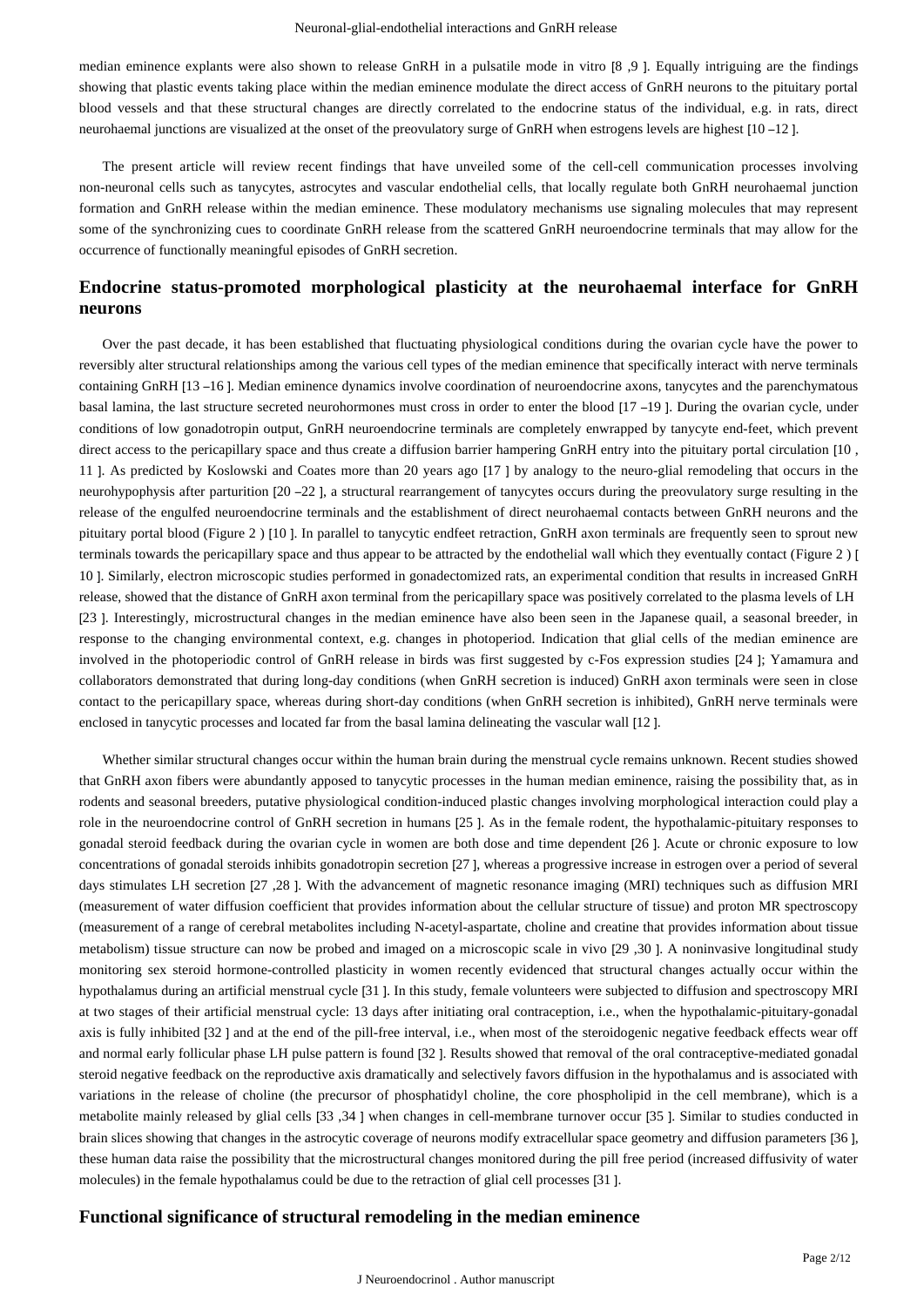Even though definite evidence for the involvement of morphological plasticity in the control of GnRH release has not yet been provided, several arguments strongly suggest that it plays a key role in the control of reproduction. Tanycyte engulfment of GnRH axons and terminals, associated with basal levels of peptide release, suggests an inhibitory role for tanycytes under these conditions. As mentioned in the previous paragraph, predominant occupation of the basal lamina by the tanycyte endfeet may serve in part as a diffusion barrier to peptides entering the pericapillary spaces. This barrier is removed when activation of the system causes these glial endfeet to retract from the basal lamina and enable a subpopulation of GnRH neurons to directly contact the pericapillary space. In support to this interpretation, preincubation of median eminence for 30 min with the precursor of nitric oxide (NO), L-arginine, or prostaglandin  $E_2(PGE_2)$ ), which induce tanycyte movement and reconfiguration (see bellow), has been shown to enhance GnRH release [37 –42 ]. Conversely, local infusion of nitric oxide synthase (NOS) or cyclooxygenase (COX, enzyme involved in prostaglandin synthesis) inhibitors into the median eminence arrests the ovarian cycle in either the diestrus or the estrus phase [43 ,44 ] when GnRH release is low and GnRH neuroendocrine terminals are enclosed by tanycyte endfeet [10 ,11 ]. Furthermore, recent studies aiming at studying the effect of aging, a physiological condition where both GnRH release and the responsiveness of the GnRH neural network to estrogens are diminished [45 ,46 ], on the GnRH nerve terminal microenvironment suggested that alterations of the relationship between neuroendocrine terminals and tanycyte processes may contribute to the senescence of the hypothalamic-pituitary-gonadal axis [47 ,48 ].

## **Glial cells, vascular endothelial cells and GnRH neurons: a m**é**nage** à **trois in the control of GnRH neurohaemal junction formation**

#### **A role for Glia in the release of GnRH and median eminence functional plasticity**

Insights into the mechanisms by which the glia contribute to morphological plasticity in the median eminence came initially from studies showing that transforming growth factor alpha (TGFα), an epidermal growth factor (EGF)-related peptide expressed by tanycytes and astrocytes of the median eminence [49] was able to stimulate GnRH release from median eminence explants [41]. Interestingly, TGF $\alpha$ does not stimulate GnRH release directly; instead it does so via a paracrine mechanism that involves PGE, release, which subsequently acts on GnRH neurons to induce GnRH secretion [50 ,51 ], but also triggers acute tanycytes retraction both in cultured tanycytes (Figure 3A ) and in hypothalamic explants (Figure 3B ) [43 ]. In situ and in vitro studies both showed that the TGFα receptor, erbB1, was expressed in tanycytes [52 –54 ]. Importantly, injection of estrogen and progesterone was shown to increase TGFα mRNA expression in premature rats and blockade of TGFα action in the median eminence with tyrphostins, erbB-1 inhibitors, delayed the occurrence of the first GnRH/LH preovulatory surge at puberty [49 ]. Because tanycytes of the median eminence express estrogen receptors [43 ,55 ], estrogen may act directly on these cells to promote both TGFα expression and release on the day of proestrus. In vitro studies conducted in primary cultures of tanycytes showed that 12-h TGFα treatment promotes the release of PGE, and a PGE, -dependent release of TGFβ1 [54], a growth factor also known to be involved in the glial control of GnRH secretion [56 –58 ]. Morphometric studies in vitro showed that both TGFα and TGFβ1 had dramatic but opposite effects on tanycyte morphology [54 ]. When tanycytes monolayers are treated with TGFα, during the first 16-h of treatment, TGFα-erbB1 signaling acts on tanycytes to first promote outgrowth of their processes and then to elicit a PGE<sub>2</sub> -dependent production of TGFβ1 [54 ]. Subsequently, TGFα-induced TGFβ1 release induces retraction of the tanycyte processes during the following 6–8 h [54 ]. This sequence of events appears to recapitulate the estrogen-dependent changes in growth factor expression and morphology displayed by tanycytes during the preovulatory surge of GnRH. TGFβ1-mediated cell retraction in tanycytes, which were shown to express TGFβ receptors in vivo [58,59] requires the activity of matrix metalloproteinases [54] that were also shown to be expressed in the median eminence [60]. In contrast to the aforementioned effect of PGE, that promotes tanycyte end-feet retraction by promoting actin cytoskeleton remodeling (within 30 min) [43 ], TGFβ1-mediated tanycytes retraction involves digestion of the extracellular matrix that causes substrate adhesion loss for tanycytes as shown by time-laps experiments [54 ]. These two mechanisms mediating tanycyte retraction thus appear highly complementary.

Intriguingly, recent data suggest that TGFα signaling may also be a key component of the cell-cell communication pathways used by the neuroendocrine brain to regulate structural changes between tanycytes and GnRH nerve terminals during the photoperiodic control of reproduction in the Japanese quail [61 ].

#### **Do median eminence astrocytes also play a role in modulating GnRH release and/or tanycyte plasticity?**

Hypothalamic astrocytes, in addition to expressing  $TGF\alpha$  and its receptor, also express neuregulins, other peptides members of the EGF family, and their erbB4 receptor [52 ,62 ], an erbB receptor that is not expressed in tanycytes [54 ]. Like TGFα, neuregulins were shown to stimulate GnRH release [42,52] and the neuregulin-stimulated release of GnRH requires astrocyte intermediacy and PGE<sub>2</sub> release [52 ]. The key involvement of median eminence astrocytes in the control of GnRH release was demonstrated using transgenic mice in which a dominant negative form of the erbB4 receptor, lacking the intracellular domain, was specifically targeted to astrocytes [42 ,63 ]. The mutant astrocytes exhibited a blunted PGE<sub>2</sub> response to neuregulin stimulation, a reduced GnRH response to neuregulin treatment in median eminence explants, diminished plasma gonadotrophin levels and delayed onset of the first preovulatory surge at puberty, all of these in the face of normal erbB1-dependent function [42 ]. PGE, originating from median eminence astrocytes following erbB receptor activation could, in addition to stimulating GnRH neurons themselves, also modulate median eminence plasticity either by promoting actin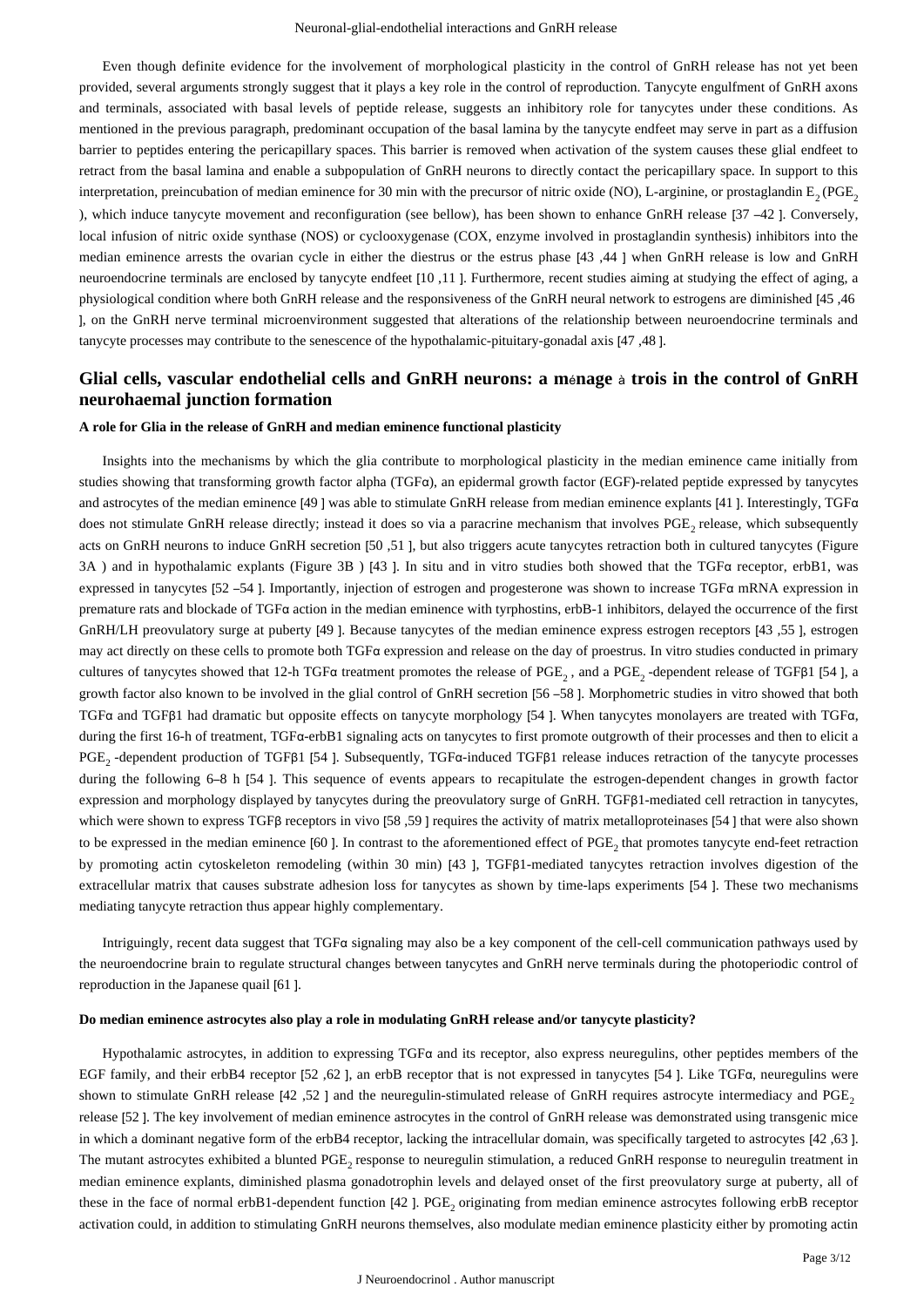cytoskeleton remodeling [43 ] and/or TGFβ1 expression [54 ] in tanycytes. Importantly, erbB4 expression within the hypothalamus is regulated by estrogens and its expression levels are maximal at the time of proestrus [52 ].

#### **Glia-to-glia and Neuron-to-glia interactions in the control of PGE release <sup>2</sup>**

Paracrine communication between astrocytes, tanycytes and neurons in the median eminence may play a major role in the integration of neuronal and nonneuronal stimuli that these cells receive under a series of varying physiological situations across the estrous cycle. Neuron-to glia signaling and cross-communication between glial cells in the median eminence may be modulated, at least in part, through the control of erbB signaling. In agreement with this hypothesis are the data showing that concomitant activation of metabotropic and AMPA glutamate receptors on hypothalamic astrocytes results in activation of erbB receptors, recruitment of their ligands to the glial cell membrane and release of PGE, [64]. It was further demonstrated that metabotropic and AMPA glutamate receptor agonists together induce the phosphorylation of both erbB1 and erbB4 via a transactivation mechanism, requiring proteolytic activity [64 ] and presumably leading to the release of both erbB1 receptor ligands and erbB4 ligands from their membrane-bound precursors. These results suggest that the availability of EGF-like peptides in the extracellular matrix may be a key regulatory point for neuron-to-glia and glia-to-glia interactions. EGF-like peptides are membrane-anchored and are released upon cleavage of the ectodomain [65 –67 ]. The shedding of the ectodomain of these factors is controlled by a class of cell surface proteolytic enzymes, termed metalloproteinases [68 ,69 ]. Matrix metalloproteinases (MMPs) and ADAMs (a disintegrin and metalloproteinase) are two subfamilies of zinc-dependent-metalloproteinases involved in extracellular proteolysis (see for review [70 ]). While MMPs, by their capacity to degrade the components of the extracellular matrix, play a pivotal role in modulating interactions between cells and their microenvironment [71 ], ADAM proteins, which mediate both adhesive interactions and proteolysis [72 ], have been shown to participate in the cleavage of transmembrane proteins. Interestingly, ADAM17, also known as TACE (tumor-necrosis-factor-alpha-converting enzyme) is one of the molecules involved in the shedding of both TGFα [73 ] and neuregulins [65 ] the main ligands of erbB receptors in the brain and has recently been shown to be expressed in astrocytes in the median eminence [74 ]. TACE activity increases selectively in this region at the time of the first preovulatory surge of GnRH/LH. Importantly, inhibition of TACE activity targeted to the median eminence decreases GnRH secretion and delays the occurrence of the first preovulatory surge of gonadotropins [74 ].

## **A dynamic role for vascular endothelial cells in the release of GnRH and median eminence morphological plasticity**

The recognition that vascular endothelial cells of the median eminence play a key role in modulating neuronal-glial remodeling and GnRH release emanated from recent studies using immunopanning methods to purify endothelial cells of the median eminence and co-culture experiments with isolated tanycytes [43 ,44 ]. These studies showed that median eminence endothelial cells promote acute actin cytoskeleton reorganization in tanycytes (within 30-min coculture) via the release of the highly diffusible and labile mediator nitric oxide (NO). NO is a gaseous transmitter that travels readily across biological membranes and that is formed by oxidation of L-arginine to L-citrulline by NOS [75 ]. Inhibition of endothelial NO production by pre-incubating vascular endothelial cells with NOS inhibitors or infecting them with an adenoviral vector expressing a dominant negative form of endothelial NOS (eNOS) abrogates endothelial cell-promoted morphological changes in tanycytes [43 ,44 ]. In contrast, tanycyte treatment with physiological doses of NO, using NO donors, mimics the coculture effects [43 ,44 ]. Downstream effectors of endothelial NO-meditated plasticity in tanycytes were shown to be both soluble guanylyl cyclase and cycloxygenases (COX) [43 ,44 ]. Interestingly, when high non-toxic doses of NO donors are applied, or, increased NO production by endothelial cells is elicited by L-arginine, the precursor of NO, it triggers acute tanycyte retraction in vitro [43 ]. Strikingly, treatment of median eminence explants with L-arginine also causes tanycytic processes surrounding GnRH nerve terminals to undergo acute retraction, enabling GnRH neuroendocrine terminals to establish direct neurovascular junctions, as shown by electron microscopy [44 ]. The physiological significance of these NO-mediated cell-cell communication processes for reproduction is highlighted by studies showing that the blockade of NO release from the median eminence both inhibits GnRH secretion on the afternoon of proestrus [76 ] and results in disruption of estrous cyclicity [44 ]. Within the median eminence NO can be produced by two different constitutive enzymes that have different spatial distributions: neuronal NOS (nNOS), which is confined to neuronal fibers projecting to the neural lobe of the pituitary that are segregated from GnRH axonal processes [77 ] and eNOS, which is expressed in endothelial cells of the portal blood vessels lying only a few micrometers away from tanycytic endfeet and GnRH nerve terminals (Figure 4C ) [78 ]. Development of amperometric methods to selectively measure NO release in real time demonstrated that NO is spontaneously produced within the median eminence [76 ]. In female rats, NO secretory pattern appears to be both pulsatile and cyclic in nature (Figure 4A ). The pulse frequency of spontaneous NO efflux (one pulse every  $32 \pm 1$  min) is strikingly similar to that of pulsatile GnRH release from median-eminence explants (one pulse every 33  $\pm$  8 min) [7]. The amplitude of NO pulses varies across the estrous cycle reaching peak values on proestrus [76], concomitantly with the increase in GnRH pulse amplitude observed in vivo [79 ]. These observations together with the finding that GnRH release at the time of the onset of the preovulatory GnRH surge on the afternoon of proestrus can be blocked with L-NIO (Figure 4B ), a selective endothelial NOS inhibitor, demonstrate that NO secretion and GnRH release are causally related in the median eminence during the estrous cycle [76 ]. Although controversial, estrogens may be capable of targeting both tanycytes and endothelial cells within the median eminence [43 ,55 ,80 –82 ] and may play an important role in regulating endothelial-glial-neuronal interactions during the estrous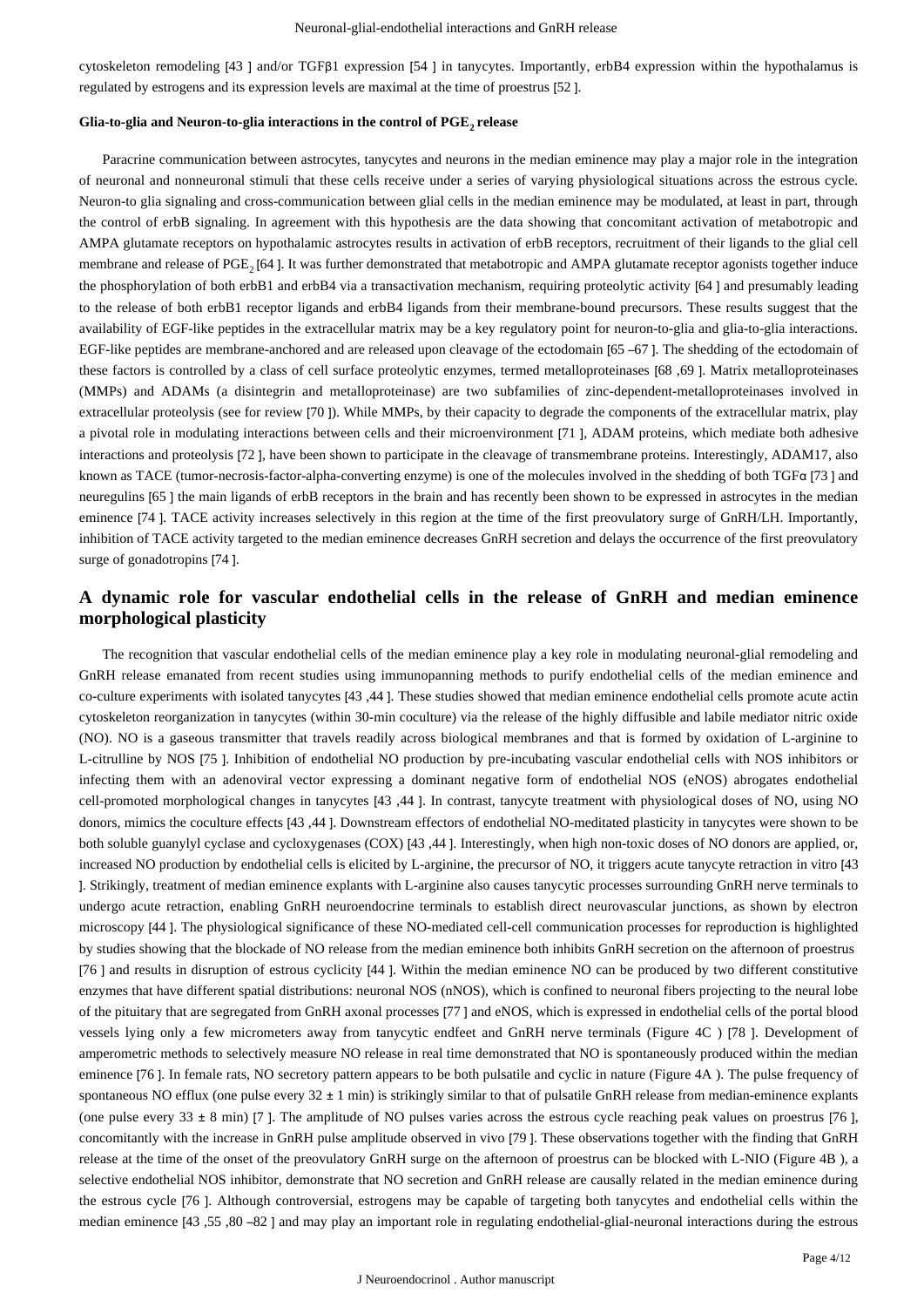cycle. Amperometric experiments coupled to radioimmunoassays first demonstrated that estrogens promote both acute and long-term endothelial NO-stimulated GnRH release [76 ,83 ]. Recent work from our laboratory suggested that estrogens also regulate the dynamic control of tanycyte plasticity by vascular endothelial cells in the median eminence [43 ]. Estradiol was indeed shown to enhance endothelial-to-glial communication by causing endothelial cell-promoted retraction of tanycytic processes, involving endothelial NO [43 ]. Estrogens stimulate eNOS expression in endothelial cells [43 ,84 ] and up regulate both COX 1 and COX 2 expression in tanycytes while leaving unchanged the expression of soluble guanylyl cyclase [43 ], the other target of NO in this cell type [44 ]. Because PGE, mimicked, in simple tanycyte cultures, the estrogen-induced acute cellular retraction of tanycytes seen in cocultures with endothelial cells [43 ], altogether these results provide evidence for a major role for a COX product in the estradiol-induced tanycyte retraction mediated by endothelial NO. Noticeably, treatment of median eminence explants with  $PGE_2$ , at concentration known to stimulate GnRH release [40 ,42 ], caused the advancement of GnRH neuroendocrine terminals towards the pericapillary space, a phenomenon that probably results from the retraction of tanycyte endfeet [43 ]. Local infusion of COX inhibitors into the median eminence in vivo markedly impairs the ovarian cycle [43 ] thus highlighting the physiological importance of eicosanoids in the cell-cell communication processes regulating GnRH release.

## **How does GnRH neuron enter into the play?**

Electron microscopic data showing that, on the day of proestrus GnRH axons appear to sprout new terminals and/or phyllopodia towards the pericapillary space with which they eventually contact [10 ], suggest an active participation of GnRH neurons in the plastic remodeling of the external zone of the median eminence that takes place during the ovarian cycle. Corroborating this hypothesis are the data showing that GnRH neurons actually express intrinsic markers of axon plasticity such as the growth-associated protein 43 (GAP-43) [ 85 ] and growth factor receptors known to participate in GnRH axon elongation such as bFGF receptors [86 ,87 ]. Interestingly, the GAP-43 mRNA content of individual GnRH neurons varies during the estrous cycle and is maximal on the day of proestrus [85 ]. Conceivably, an accumulation of GAP-43 in GnRH nerve terminals on proestrus could enhance the responsiveness of individual GnRH nerve endings to growth promoting factors [88 ,89 ] produced locally in the median eminence, and promote their sprouting towards the pericapillary space. Molecular determinants involved in such communication processes have yet to be identified. Screening for molecular cues known to play a role in the control of axon guidance indicated semaphorin (SEMA) 3A as a candidate [90 ]. Robust SEMA 3A mRNA expression was detected in the capillary zone of the median eminence, while only scant signal was found in the nervous tissue using in situ hybridization [91 ]. Consistent with these data, SEMA 3A immunoreactivity appears to be restricted to portal blood capillaries of the median eminence. GnRH nerve terminals may indeed be able to sense SEMA 3A as neuropilin-1, its receptor, is expressed in GnRH neurons. The proportion of GnRH perikarya expressing neuropilin-1 mRNA significantly varied during the rat estrous cycle and was maximal on proestrus, a phase of the estrous cycle when GnRH nerve terminals have direct access to the portal vasculature. Accordingly, strong neuropilin-1 immunoreactivity was detected in the external zone of the median eminence and was found to colocalize with GnRH-immunoreactive fibers [91 ]. Using electron microscopy, further experiments demonstrated that activation of Sema3A/Neuropilin-1 signalling in the median eminence promoted rapid GnRH axon sprouting towards the pericapillary space of the pituitary portal blood vessels [91 ]. Taken together these results suggest that SEMA 3A may be a chemotropic factor secreted by endothelial cells to induce GnRH axon plasticity within the median eminence at key stages of the ovarian cycle.

## **Conclusion**

That tanycytes, astrocytes and vascular endothelial cells contribute actively in the regulation of GnRH neuronal function locally within the median eminence of the hypothalamus during the reproductive cycle has become increasingly clear. Tanycytes physically interact with GnRH neuroendocrine terminals by apposing processes to GnRH axonal membrane in a highly dynamic fashion, subjected to short and/or long-range paracrine regulation by endothelial and glial signaling molecules, of which are under the control of gonadal steroids (Figure 5 ). This is notwithstanding the importance of transsynaptic influences in the control of GnRH neuron activity [92 –94 ] and the influence that gonadal steroids exert on the GnRH neuronal network [95 –98 ]. As also illustrated in this review, the median eminence of the hypothalamus, by its physiological capacity to undergo dynamic transformations that affect morphology of the neuroendocrine terminals it contains, tanycytes and specialized neuronal junctions, can serve as a useful model to dissect out the fine modalities of these phenomena and their functional consequences.

### **Ackowledgements:**

This research was supported by the Institut National de la Santé et de la Recherche Médicale (Inserm, France) grant U837, the Fondation pour la Recherche Médicale (Equipe FRM), l'Agence Nationale de la Recherche (ANR), the Indo-French Centre for the Promotion of Advanced Research (IFCPAR), the Université Lille 2 and the imaging Core of IFR114. JP and AS were postdoctoral fellows supported by IFCPAR and FRM, respectively. CC was a Ph.D. student supported by a fellowship from the Inserm and the Région Nord Pas de Calais. NB was a Ph.D. student supported by a fellowship from the Région Nord Pas de Calais and the Université Lille 2. SdS was a Ph.D. student supported by a fellowship from the Ministère Délégué à la Recherche et aux Nouvelles Technologies.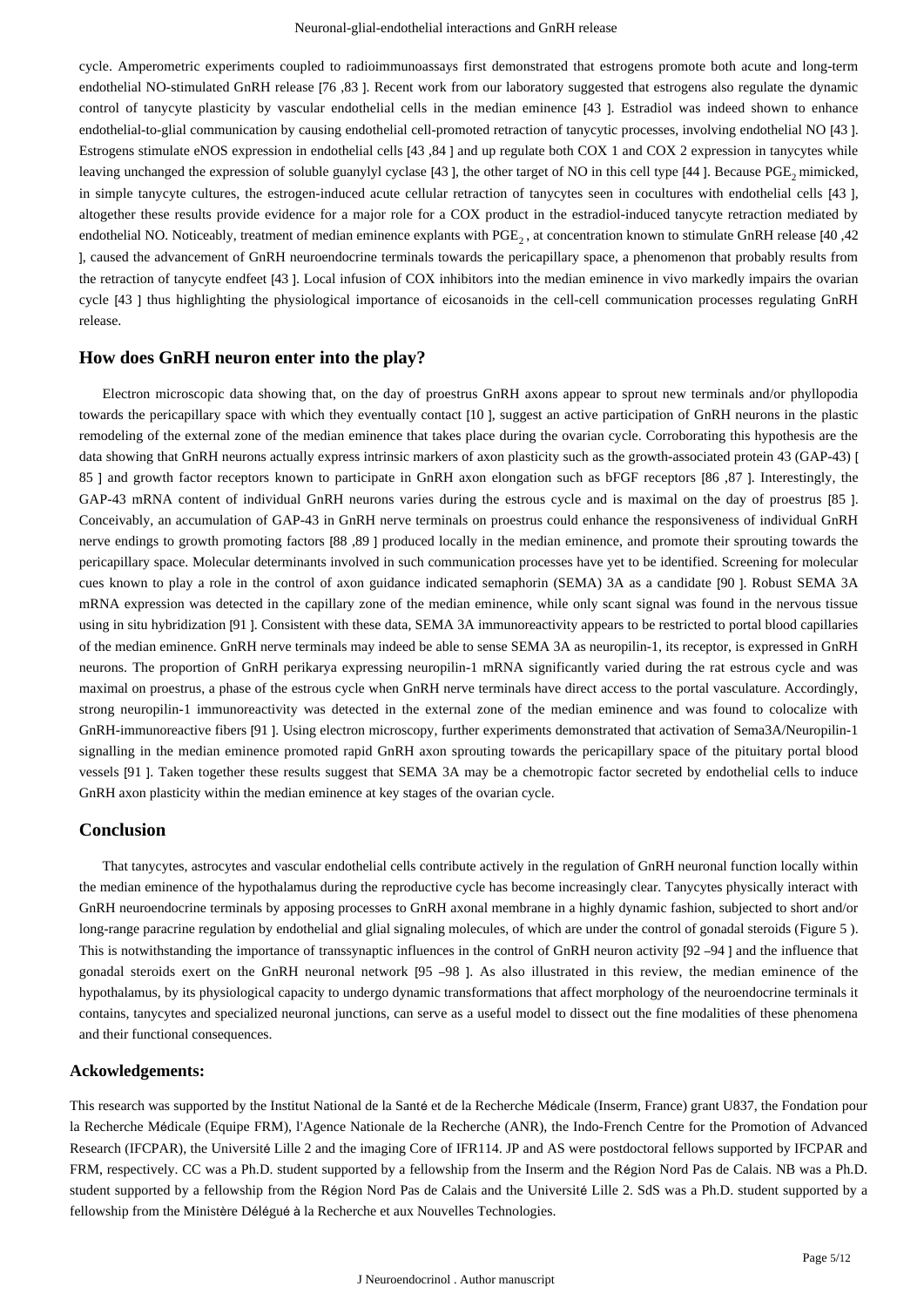#### **References:**

- 1 . Page RB . Editor: Knobil E , Neill JD . The anatomy of the hypothalamo-hypophysial complex . The Physiology of Reproduction . New York Raven Press ; 1994 ; 1 : 1527 - 1619
- 2 . Ciofi P , Garret M , Lapirot O , Lafon P , Loyens A , Prevot V , Levine JE . Brain-endocrine interactions: a microvascular route in the mediobasal hypothalamus . Endocrinology . 2009 ; 150 : 5509 - 5519
- 3 . Mullier A , Bouret SG , Prevot V , Dehouck B . Differential distribution of tight junction proteins suggests a role for tanycytes in blood-hypothalamus barrier regulation in the adult mouse brain . J Comp Neurol . 2010 ; 518 : 943 - 962
- 4 . Krey LC , Butler WR , Knobil E . Surgical disconnection of the medial basal hypothalamus and pituitary function in the rhesus monkey. I. Gonadotropin secretion . Endocrinology . 1975 ; 96 : 1073 - 1087
- 5 . Blake CA , Sawyer CH . Effects of hypothalamic deafferentation on the pulsatile rhythm in plasma concentrations of luteinizing hormone in ovariectomized rats . Endocrinology . 1974 ; 94 : 730 - 736
- 6 . Bourguignon JP , Gerard A , Mathieu J , Mathieu A , Franchimont P . Maturation of the hypothalamic control of pulsatile gonadotropin-releasing hormone secretion at onset of puberty. I. Increased activation of N-methyl-D-aspartate receptors . Endocrinology . 1990 ; 127 : 873 - 881
- 7 . Bourguignon JP , Gerard A , varez Gonzalez ML , Franchimont P . Control of pulsatile secretion of gonadotrophin releasing hormone from hypothalamic explants . Hum Reprod . 1993 ; 8 : (Suppl 2 ) 18 - 22
- 8 . Rasmussen DD . Episodic gonadotropin-releasing hormone release from the rat isolated median eminence in vitro . Neuroendocrinology . 1993 ; 58 : 511 518
- 9 . Urban JH , Das I , Levine JE . Steroid modulation of neuropeptide Y-induced luteinizing hormone releasing hormone release from median eminence fragments from male rats . Neuroendocrinology . 1996 ; 63 : 112 - 119
- 10 . Prevot V , Croix D , Bouret S , Dutoit S , Tramu G , Stefano GB , Beauvillain JC . Definitive evidence for the existence of morphological plasticity in the external zone of the median eminence during the rat estrous cycle: implication of neuro-glio-endothelial interactions in gonadotropin-releasing hormone release . Neuroscience . 1999 ; 94 : 809 - 819
- 11 . Prevot V , Dutoit S , Croix D , Tramu G , Beauvillain JC . Semi-quantitative ultrastructural analysis of the localization and neuropeptide content of gonadotropin releasing hormone nerve terminals in the median eminence throughout the estrous cycle of the rat . Neuroscience . 1998 ; 84 : 177 - 191
- 12 . Yamamura T , Hirunagi K , Ebihara S , Yoshimura T . Seasonal morphological changes in the neuro-glial interaction between gonadotropin-releasing hormone nerve terminals and glial endfeet in Japanese quail . Endocrinology . 2004 ; 145 : 4264 - 4267
- 13 . Garcia-Segura LM , Lorenz B , DonCarlos LL . The role of glia in the hypothalamus: implications for gonadal steroid feedback and reproductive neuroendocrine output . Reproduction . 2008 ; 135 : 419 - 429
- 14 . Ojeda SR , Lomniczi A , Sandau US . Glial-gonadotrophin hormone (GnRH) neurone interactions in the median eminence and the control of GnRH secretion . J Neuroendocrinol . 2008 ; 20 : 732 - 742
- $\bullet$  15 . Prevot V . Glial-neuronal-endothelial interactions are involved in the control of GnRH secretion . J Neuroendocrinol . 2002 : 14 : 247 255
- 16 . Prevot V , Dehouck B , Poulain P , Beauvillain JC , Buee-Scherrer V , Bouret S . Neuronal-glial-endothelial interactions and cell plasticity in the postnatal hypothalamus: implications for the neuroendocrine control of reproduction . Psychoneuroendocrinology . 2007 ; 32 : (Suppl 1 ) S46 - 51
- 17 . Kozlowski GP , Coates PW . Ependymoneuronal specializations between LHRH fibers and cells of the cerebroventricular system . Cell Tissue Res . 1985 ; 242 : 301 311
- 18 . Meister B , Hokfelt T , Tsuruo Y , Hemmings H , Ouimet C , Greengard P , Goldstein M . DARPP-32, a dopamine- and cyclic AMP-regulated phosphoprotein in tanycytes of the mediobasal hypothalamus: distribution and relation to dopamine and luteinizing hormone-releasing hormone neurons and other glial elements . Neuroscience . 1988 ; 27 : 607 - 622
- 19 . King JC , Rubin BS . Dynamic changes in LHRH neurovascular terminals with various endocrine conditions in adults . Horm Behav . 1994 ; 28 : 349 356
- 20 . Tweedle CD, Hatton GI . Evidence for dynamic interactions between pituicytes and neurosecretory axons in the rat . Neuroscience . 1980 ; 5 : 661 671
- 21 . Hatton GI . Function-related plasticity in hypothalamus . Annu Rev Neurosci . 1997 ; 20 : 375 397
- 22 . Theodosis DT , Poulain DA , Oliet SH . Activity-dependent structural and functional plasticity of astrocyte-neuron interactions . Physiol Rev . 2008 ; 88 : 983 1008
- 23. King JC, Letourneau RJ. Luteinizing hormone-releasing hormone terminals in the median eminence of rats undergo dramatic changes after gonadectomy, as revealed by electron microscopic image analysis . Endocrinology . 1994 ; 134 : 1340 - 1351
- 24 . Meddle SL , Follett BK . Photoperiodically driven changes in Fos expression within the basal tuberal hypothalamus and median eminence of Japanese quail . J Neurosci . 1997 ; 17 : 8909 - 8918
- 25 . Baroncini M , Allet C , Leroy D , Beauvillain JC , Francke JP , Prevot V . Morphological evidence for direct interaction between gonadotrophin-releasing hormone neurones and astroglial cells in the human hypothalamus . J Neuroendocrinol . 2007 ; 19 : 691 - 702
- 26 . Hotchkiss J , Knobil E . The menstrual cycle and its neuroendocrine control . 2 New York Raven Press ; 1994 ;
- 27 . Taylor AE , Whitney H , Hall JE , Martin K , Crowley WF Jr . Midcycle levels of sex steroids are sufficient to recreate the follicle-stimulating hormone but not the luteinizing hormone midcycle surge: evidence for the contribution of other ovarian factors to the surge in normal women . J Clin Endocrinol Metab . 1995 ; 80 : 1541 - 1547
- 28 . Liu JH , Yen SS . Induction of midcycle gonadotropin surge by ovarian steroids in women: a critical evaluation . J Clin Endocrinol Metab . 1983 ; 57 : 797 802
- 29 . Le Bihan D . Looking into the functional architecture of the brain with diffusion MRI . Nat Rev Neurosci . 2003 ; 4 : 469 480
- 30 . Ross B , Bluml S . Magnetic resonance spectroscopy of the human brain . Anat Rec . 2001 ; 265 : 54 84
- 31 . Baroncini M , Jissendi P , Catteau-Jonard S , Dewailly D , Pruvo JP , Francke JP , Prevot V . Sex steroid hormones-related structural plasticity in the human hypothalamus . Neuroimage . 2010 ; 50 : 428 - 433
- 32 . Hemrika DJ , Slaats EH , Kennedy JC , de Vries Robles-Korsen TJ , Schoemaker J . Pulsatile luteinizing hormone patterns in long term oral contraceptive users . J Clin Endocrinol Metab . 1993 ; 77 : 420 - 426
- 33 . Manganas LN , Zhang X , Li Y , Hazel RD , Smith SD , Wagshul ME , Henn F , Benveniste H , Djuric PM , Enikolopov G , Maletic-Savatic M . Magnetic resonance spectroscopy identifies neural progenitor cells in the live human brain . Science . 2007 ; 318 : 980 - 985
- 34 . Urenjak J , Williams SR , Gadian DG , Noble M . Proton nuclear magnetic resonance spectroscopy unambiguously identifies different neural cell types . J Neurosci . 1993 ; 13 : 981 - 989
- 35 . Herholz K , Coope D , Jackson A . Metabolic and molecular imaging in neuro-oncology . Lancet Neurol . 2007 ; 6 : 711 724
- 36 . Piet R , Vargova L , Sykova E , Poulain DA , Oliet SH . Physiological contribution of the astrocytic environment of neurons to intersynaptic crosstalk . Proc Natl Acad Sci U S A . 2004 ; 101 : 2151 - 2155
- 37 . Bonavera JJ , Sahu A , Kalra PS , Kalra SP . Evidence that nitric oxide may mediate the ovarian steroid-induced luteinizing hormone surge: involvement of excitatory amino acids . Endocrinology . 1993 ; 133 : 2481 - 2487
- 38 . Prevot V , Rialas CM , Croix D , Salzet M , Dupouy JP , Poulain P , Beauvillain JC , Stefano GB . Morphine and anandamide coupling to nitric oxide stimulates GnRH and CRF release from rat median eminence: neurovascular regulation . Brain Res . 1998 ; 790 : 236 - 244
- 39 . Rettori V , Belova N , Dees WL , Nyberg CL , Gimeno M , McCann SM . Role of nitric oxide in the control of luteinizing hormone-releasing hormone release in vivo and in vitro . Proc Natl Acad Sci USA . 1993 ; 90 : 10130 - 10134
- 40 . Ojeda SR , Negro-Vilar A . Prostaglandin E2-induced luteinizing hormone-releasing hormone release involves mobilization of intracellular Ca+2 . Endocrinology . 1985 ;  $116 \cdot 1763 - 1770$
- 41 . Ojeda SR , Urbanski HF , Costa ME , Hill DF , Moholt-Siebert M . Involvement of transforming growth factor alpha in the release of luteinizing hormone-releasing hormone from the developing female hypothalamus . Proc Natl Acad Sci USA . 1990 ; 87 : 9698 - 9702
- 42 . Prevot V , Rio C , Cho GJ , Lomniczi A , Heger S , Neville CM , Rosenthal NA , Ojeda SR , Corfas G . Normal female sexual development requires neuregulin-erbB receptor signaling in hypothalamic astrocytes . J Neurosci . 2003 ; 23 : 230 - 239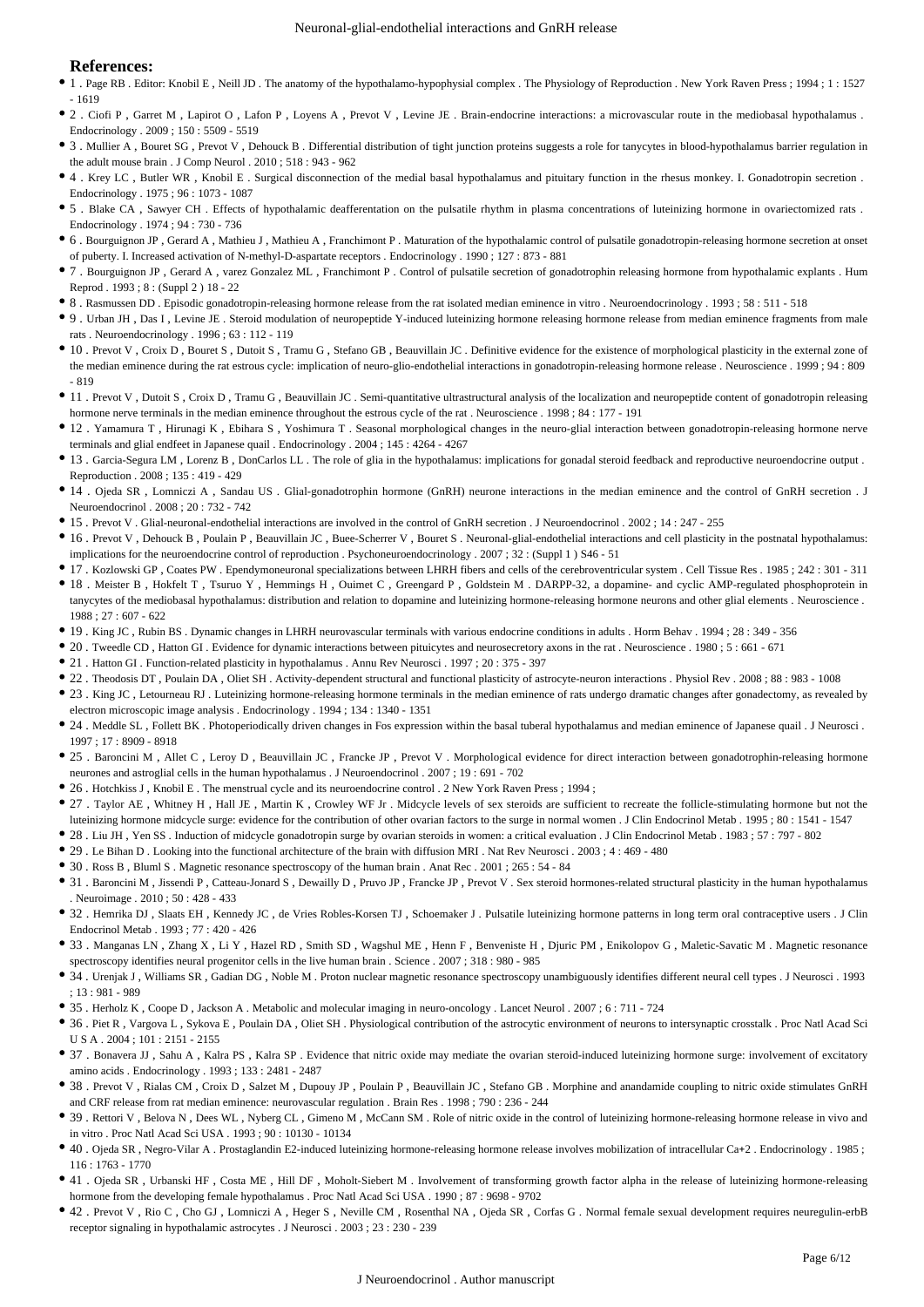- 43 . de Seranno S , d'Anglemont de Tassigny X , Estrella C , Loyens A , Kasparov S , Leroy D , Ojeda SR , Beauvillain JC , Prevot V . Role of estradiol in the dynamic control of tanycyte plasticity mediated by vascular endothelial cells in the median eminence . Endocrinology . 2010 ; 151 : 1760 - 1772
- 44 . De Seranno S , Estrella C , Loyens A , Cornea A , Ojeda SR , Beauvillain JC , Prevot V . Vascular endothelial cells promote acute plasticity in ependymoglial cells of the neuroendocrine brain . J Neurosci . 2004 ; 24 : 10353 - 10363
- 45 . Scarbrough K , Wise PM . Age-related changes in pulsatile luteinizing hormone release precede the transition to estrous acyclicity and depend upon estrous cycle history . Endocrinology . 1990 ; 126 : 884 - 890
- 46 . Wise PM . Alterations in the proestrous pattern of median eminence LHRH, serum LH, FSH, estradiol and progesterone concentrations in middle-aged rats . Life Sci .  $1982 \cdot 31 \cdot 165 = 173$
- 47 . Yin W , Mendenhall JM , Monita M , Gore AC . Three-dimensional properties of GnRH neuroterminals in the median eminence of young and old rats . J Comp Neurol . 2009 ; 517 : 284 - 295
- 48 . Yin W , Wu D , Noel ML , Gore AC . Gonadotropin-releasing hormone neuroterminals and their microenvironment in the median eminence: effects of aging and estradiol treatment . Endocrinology . 2009 ; 150 : 5498 - 5508
- 49 . Ma YJ , Junier MP , Costa ME , Ojeda SR . Transforming growth factor-alpha gene expression in the hypothalamus is developmentally regulated and linked to sexual maturation . Neuron . 1992 ; 9 : 657 - 670
- 50 . Ma YJ , Ojeda SR . Neuroendocrine control of female puberty: glial and neuronal interactions . J Investig Dermatol Symp Proc . 1997 ; 2 : 19 22
- 51 . Rage F , Lee BJ , Ma YJ , Ojeda SR . Estradiol enhances prostaglandin E2 receptor gene expression in luteinizing hormone-releasing hormone (LHRH) neurons and facilitates the LHRH response to PGE2 by activating a glia-to-neuron signaling pathway . J Neurosci . 1997 ; 17 : 9145 - 9156
- 52 . Ma YJ , Hill DF , Creswick KE , Costa ME , Cornea A , Lioubin MN , Plowman GD , Ojeda SR . Neuregulins signaling via a glial erbB-2-erbB-4 receptor complex contribute to the neuroendocrine control of mammalian sexual development . J Neurosci . 1999 ; 19 : 9913 - 9927
- 53 . Ma YJ , Hill DF , Junier MP , Costa ME , Felder SE , Ojeda SR . Expression of epidermal growth factor receptor changes in the hypothalamus during the onset of female puberty . Mol Cell Neurosci . 1994 ; 5 : 246 - 262
- 54 . Prevot V , Cornea A , Mungenast A , Smiley G , Ojeda SR . Activation of erbB-1 signaling in tanycytes of the median eminence stimulates transforming growth factor beta1 release via prostaglandin E2 production and induces cell plasticity . J Neurosci . 2003 ; 23 : 10622 - 10632
- 55 . Langub MC Jr , Watson RE Jr . Estrogen receptor-immunoreactive glia, endothelia, and ependyma in guinea pig preoptic area and median eminence: electron microscopy . Endocrinology . 1992 ; 130 : 364 - 372
- 56 . Buchanan CD , Mahesh VB , Brann DW . Estrogen-astrocyte-luteinizing hormone-releasing hormone signaling: a role for transforming growth factor-beta(1) . Biol Reprod . 2000 ; 62 : 1710 - 1721
- 57 . Melcangi RC , Martini L , Galbiati M . Growth factors and steroid hormones: a complex interplay in the hypothalamic control of reproductive functions . Prog Neurobiol . 2002 ; 67 : 421 - 449
- 58 . Bouret S , De Seranno S , Beauvillain JC , Prevot V . Transforming growth factor beta1 may directly influence gonadotropin-releasing hormone gene expression in the rat hypothalamus . Endocrinology . 2004 ; 145 : 1794 - 1801
- 59 . Prevot V , Bouret S , Croix D , Takumi T , Jennes L , Mitchell V , Beauvillain JC . Evidence that members of the TGFbeta superfamily play a role in regulation of the GnRH neuroendocrine axis: expression of a type I serine-threonine kinase receptor for TGRbeta and activin in GnRH neurones and hypothalamic areas of the female rat . J Neuroendocrinol . 2000 ; 12 : 665 - 670
- 60 . Estrella C , De Seranno S , Caron E , d'Anglemont de Tassigny X , Mitchell V , Beauvillain JC , Prevot V . Matrix metalloproteinases are expressed in the median eminence of the hypothalamus and their activities vary during the rat estrous cycle . Prog 86th Ann Mtg Endocrine Soc New Orleans, LO, USA 2004 ; 3 - 266
- 61 . Takagi T , Yamamura T , Anraku T , Yasuo S , Nakao N , Watanabe M , Iigo M , Ebihara S , Yoshimura T . Involvement of transforming growth factor alpha in the photoperiodic regulation of reproduction in birds . Endocrinology . 2007 ; 148 : 2788 - 2792
- 62 . Sharif A , Duhem-Tonnelle V , Allet C , Baroncini M , Loyens A , Kerr-Conte J , Collier F , Blond S , Ojeda SR , Junier MP , Prevot V . Differential erbB signaling in astrocytes from the cerebral cortex and the hypothalamus of the human brain . Glia . 2009 ; 57 : 362 - 379
- 63 . Prevot V , Lomniczi A , Corfas G , Ojeda SR . erbB-1 and erbB-4 receptors act in concert to facilitate female sexual development and mature reproductive function . Endocrinology . 2005 ; 146 : 1465 - 1472
- 64 . Dziedzic B , Prevot V , Lomniczi A , Jung H , Cornea A , Ojeda SR . Neuron-to-glia signaling mediated by excitatory amino acid receptors regulates ErbB receptor function in astroglial cells of the neuroendocrine brain . J Neurosci . 2003 ; 23 : 915 - 926
- 65 . Montero JC , Yuste L , Diaz-Rodriguez E , Esparis-Ogando A , Pandiella A . Differential shedding of transmembrane neuregulin isoforms by the tumor necrosis factor-alpha-converting enzyme . Mol Cell Neurosci . 2000 ; 16 : 631 - 648
- 66 . Pandiella A , Massague J . Multiple signals activate cleavage of the membrane transforming growth factor-alpha precursor . J Biol Chem . 1991 ; 266 : 5769 5773
- 67 . Pandiella A , Massague J . Cleavage of the membrane precursor for transforming growth factor alpha is a regulated process . Proc Natl Acad Sci USA . 1991 ; 88 : 1726 1730
- 68 . Gearing AJ , Beckett P , Christodoulou M , Churchill M , Clements J , Davidson AH , Drummond AH , Galloway WA , Gilbert R , Gordon JL . Processing of tumour necrosis factor-alpha precursor by metalloproteinases . Nature . 1994 ; 370 : 555 - 557
- 69 . McGeehan GM , Bickett DM , Green M , Kassel D , Wiseman JS , Berman J . Characterization of the peptide substrate specificities of interstitial collagenase and 92-kDa gelatinase. Implications for substrate optimization . J Biol Chem . 1994 ; 269 : 32814 - 32820
- 70 . Yong VW . Metalloproteinases: mediators of pathology and regeneration in the CNS . Nat Rev Neurosci . 2005 ; 6 : 931 944
- 71 . Damsky CH , Werb Z . Signal transduction by integrin receptors for extracellular matrix: cooperative processing of extracellular information . Curr Opin Cell Biol . 1992 ; 4 : 772 - 781
- 72 . Schlondorff J , Blobel CP . Metalloprotease-disintegrins: modular proteins capable of promoting cell-cell interactions and triggering signals by protein-ectodomain shedding . J Cell Sci . 1999 ; 112 : ( Pt 21 ) 3603 - 3617
- 73 . Peschon JJ , Slack JL , Reddy P , Stocking KL , Sunnarborg SW , Lee DC , Russell WE , Castner BJ , Johnson RS , Fitzner JN , Boyce RW , Nelson N , Kozlosky CJ , Wolfson MF , Rauch CT , Cerretti DP , Paxton RJ , March CJ , Black RA . An essential role for ectodomain shedding in mammalian development . Science . 1998 ; 282 : 1281 - 1284
- 74 . Lomniczi A , Cornea A , Costa ME , Ojeda SR . Hypothalamic tumor necrosis factor-alpha converting enzyme mediates excitatory amino acid-dependent neuron-to-glia signaling in the neuroendocrine brain . J Neurosci . 2006 ; 26 : 51 - 62
- 75 . Garthwaite J . Concepts of neural nitric oxide-mediated transmission . Eur J Neurosci . 2008 ; 27 : 2783 2802
- 76 . Knauf C , Prevot V , Stefano GB , Mortreux G , Beauvillain JC , Croix D . Evidence for a spontaneous nitric oxide release from the rat median eminence: influence on gonadotropin-releasing hormone release . Endocrinology . 2001 ; 142 : 2343 - 2350
- 77 . Herbison AE , Simonian SX , Norris PJ , Emson PC . Relationship of neuronal nitric oxide synthase immunoreactivity to GnRH neurons in the ovariectomized and intact female rat . J Neuroendocrinol . 1996 ; 8 : 73 - 82
- 78 . Prevot V , Bouret S , Stefano GB , Beauvillain J . Median eminence nitric oxide signaling . Brain Res Brain Res Rev . 2000 ; 34 : 27 41
- 79 . Sarkar DK , Minami S . Diurnal variation in luteinizing hormone-releasing hormone and beta-endorphin release in pituitary portal plasma during the rat estrous cycle . Biol Reprod . 1995 ; 53 : 38 - 45
- 80 . Phillips-Farfan BV , Lemus AE , Fernandez-Guasti A . Increased estrogen receptor alpha immunoreactivity in the forebrain of sexually satiated rats . Horm Behav . 2007 ; 51 : 328 - 334
- 81 . Steyn FJ , Anderson GM , Grattan DR . Expression of ovarian steroid hormone receptors in tuberoinfundibular dopaminergic neurones during pregnancy and lactation . J Neuroendocrinol . 2007 ; 19 : 788 - 793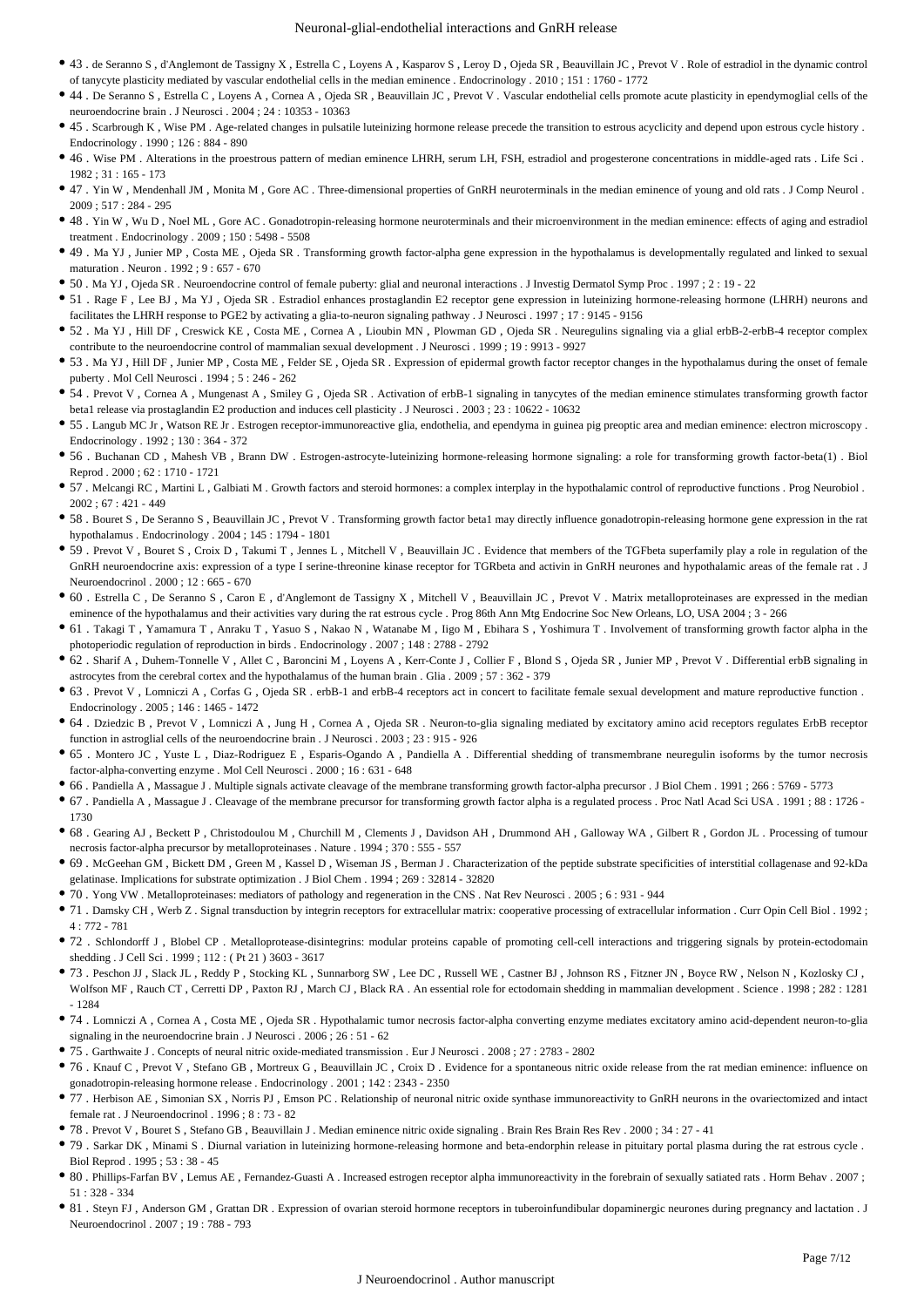- 82 . Yamada S , Noguchi D , Ito H , Yamanouchi K . Sex and regional differences in decrease of estrogen receptor alpha-immunoreactive cells by estrogen in rat hypothalamus and midbrain . Neurosci Lett . 2009 ; 463 : 135 - 139
- 83 . Prevot V , Croix D , Rialas CM , Poulain P , Fricchione GL , Stefano GB , Beauvillain JC . Estradiol coupling to endothelial nitric oxide stimulates gonadotropin-releasing hormone release from rat median eminence via a membrane receptor . Endocrinology . 1999 ; 140 : 652 - 659
- 84 . Knauf C , Ferreira S , Hamdane M , Mailliot C , Prevot V , Beauvillain JC , Croix D . Variation of endothelial nitric oxide synthase synthesis in the median eminence during the rat estrous cycle: an additional argument for the implication of vascular blood vessel in the control of GnRH release . Endocrinology . 2001 ; 142 : 4288 - 4294
- 85 . Prevot V , Bouret S , Croix D , Alonso G , Jennes L , Mitchell V , Routtenberg A , Beauvillain JC . Growth-associated protein-43 messenger ribonucleic acid expression in gonadotropin-releasing hormone neurons during the rat estrous cycle . Endocrinology . 2000 ; 141 : 1648 - 1657
- 86 . Gill JC , Tsai PS . Expression of a dominant negative FGF receptor in developing GNRH1 neurons disrupts axon outgrowth and targeting to the median eminence . Biol Reprod . 2006 ; 74 : 463 - 472
- 87 . Voigt P , Ma YJ , Gonzalez D , Fahrenbach WH , Wetsel WC , Berg-von der EK , Hill DF , Taylor KG , Costa ME , Seidah NG , Ojeda SR . Neural and glial-mediated effects of growth factors acting via tyrosine kinase receptors on luteinizing hormone-releasing hormone neurons . Endocrinology . 1996 ; 137 : 2593 - 2605
- 88 . Aigner L , Arber S , Kapfhammer JP , Laux T , Schneider C , Botteri F , Brenner HR , Caroni P . Overexpression of the neural growth-associated protein GAP-43 induces nerve sprouting in the adult nervous system of transgenic mice . Cell . 1995 ; 83 : 269 - 278
- 89 . Benowitz LI , Routtenberg A . GAP-43: an intrinsic determinant of neuronal development and plasticity . Trends Neurosci . 1997 ; 20 : 84 91
- 90 . Pasterkamp RJ , Giger RJ . Semaphorin function in neural plasticity and disease . Curr Opin Neurobiol . 2009 ; 19 : 263 274
- 91 . Campagne C , Bouret SG , Leroy D , Beauvillain J-C , Prevot V . Semaphorin3A may be a chemotropic factor used by endothelial cells of the median eminence to regulate GnRH axon plasticity during the rat estrous cycle . Soc Neuroci Abstr . 2008 ; 618 : 613 -
- 92 . Herbison AE , Neill JD . Editor: Knobil E , Neill JD . Physiology of the Gonadotropin-Releasing Hormone Neuronal Network . Knobil and Neill's Physiology of Reproduction . New York Elsevier ; 2006 ; 1415 - 1482
- 93 . Simerly RB . Wired for reproduction: organization and development of sexually dimorphic circuits in the mammalian forebrain . Annu Rev Neurosci . 2002 ; 25 : 507 536
- 94 . Moenter SM , DeFazio AR , Pitts GR , Nunemaker CS . Mechanisms underlying episodic gonadotropin-releasing hormone secretion . Front Neuroendocrinol . 2003 ; 24 : 79 - 93
- 95 . Herbison AE . Estrogen positive feedback to gonadotropin-releasing hormone (GnRH) neurons in the rodent: The case for the rostral periventricular area of the third ventricle (RP3V) . Brain Res Rev . 2007 ;
- 96 . Moenter SM , Chu Z , Christian CA . Neurobiological mechanisms underlying oestradiol negative and positive feedback regulation of gonadotrophin-releasing hormone neurones . J Neuroendocrinol  $.2009 \cdot 21 \cdot 327 = 333$
- 97 . Ronnekleiv OK , Kelly MJ . Diversity of ovarian steroid signaling in the hypothalamus . Front Neuroendocrinol . 2005 ; 26 : 65 84
- 98 . McCarthy MM . Estradiol and the developing brain . Physiol Rev . 2008 ; 88 : 91 124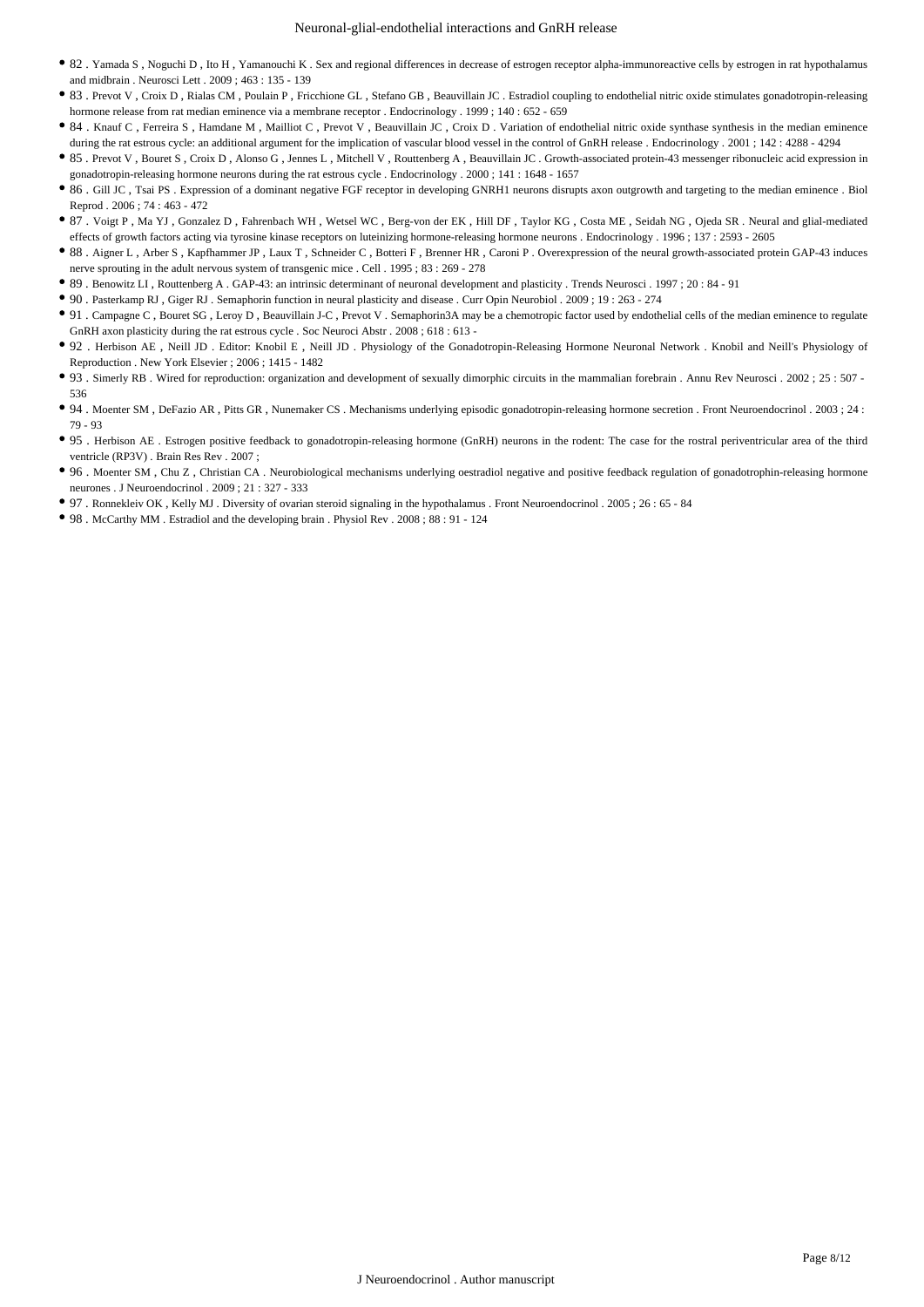Schematic representation of the cell types (tanycytes, astrocytes and endothelial cells) and neuronal elements (neuroendocrine terminals) that reside within the median eminence of the hypothalamus. The median eminence of the hypothalamus is the brain structure forming the floor of the third ventricle (3V). The median eminence, which is one of the circumventricular organs of the brain is capable of conveying information from the brain to the periphery via the release of neurohormones into the circulation and, conversely sensing information reaching the brain via the bloodstream.

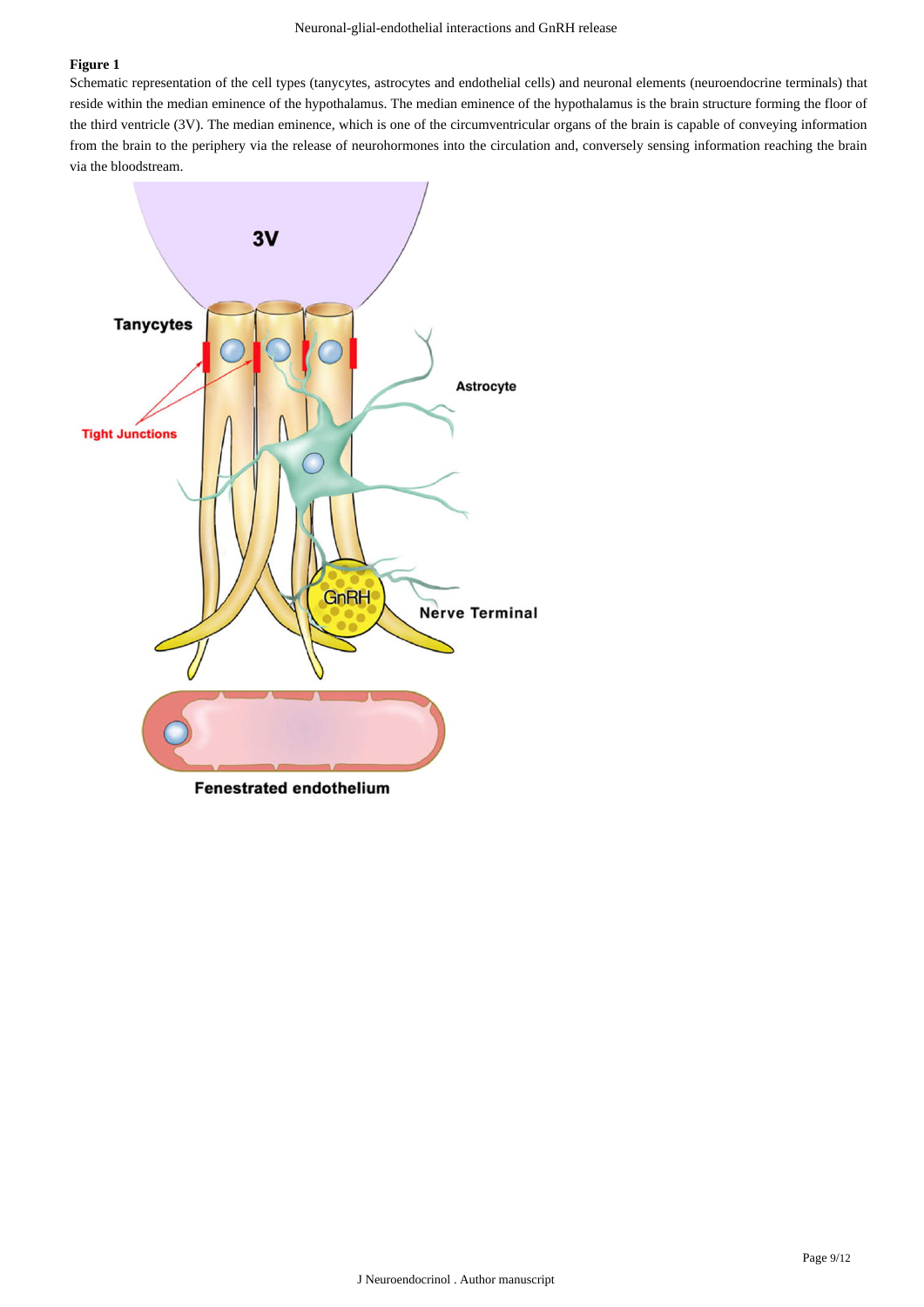Electron micrographs illustrating the dynamic changes occurring in the external zone of the median eminence that control the direct access of GnRH nerve terminals to the pericapillary space during the reproductive cycle in the rat. **Left panel,** Electron micrograph of GnRH-immunoreactive terminals (large arrowhead) in the external zone of the median eminence in close proximity of the fenestrated capillaries (Cap) of the portal vasculature. At most stages of the reproductive cycle, GnRH nerve terminals (labeled with 15-nm gold particles) are entirely embedded in tanycytic endfeets (Tan), which prevent them from contacting the pericapillary space (p.s.) delineated by the parenchymatous basal lamina (arrow). Arrowhead, endothelial basal lamina; short arrows, fenestration of the endothelium. Scale bar: 0.5 mm. **Right panels,** On proestrus, the time of the occurrence of the preovulatory GnRH/LH surge, a significant fraction of GnRH nerve endings (large arrowhead) directly contact the pericapillary space (p.s.) either through filopodial extension of the nerve terminal (arrows) (Bottom right panel) or (Top right panel) by evaginations of the parenchymatous basal lamina (small black arrowheads) that allows the pericapillary space (p.s., asterisk) to penetrate into the nerve parenchyma. In the top right panel note the presence of numerous small clear synaptic vesicles (white vesicles of small size, white arrowhead) and the fusion of secretory granules (large-sized black vesicles) with the axo-plasmic membrane of the GnRH nerve terminal in direct apposition with the parenchymatous basal lamina (small arrows). The penetration of the pericapillary space into the nerve parenchyma on the day of proestrus may result from the morphological remodeling of tanycytic end-feets (tan) anchored to the parenchymatous basal lamina through hemidesmosomes seen as dark thickenings within the tanycytic processes in apposition with the basal lamina, small white arrowhead. Scale bar: 0.5 μm. From [10 ,11 ] with permission.

**Diestrus** 





#### **Figure 3**

The COX product  $PGE_2$  causes cell retraction in tanycytes in vitro and promotes neuronal-glial plasticity in hypothalamic explants containing the median eminence, causing the advancement of GnRH neurosecretory terminals towards the pericapillary space. A, The addition of PGE<sub>2</sub> (280 nM, 30 min), one of the most biologically active of COX products, caused acute tanycyte retraction. Tanycytes were stained with Alexa-conjugated phalloidin to visualize filamentous actin (red) and with Hoechst to stain nuclei (blue). Scale bar: 10 μm. **B,** Representative electron micrographs of GnRH immunoreactive axon terminals (15 nm gold particles; long black arrowhead) from female rat median eminence explants incubated for 30 min in the presence (PGE,) or in the absence (Control) of PGE,  $(1 \mu M)$ . Under basal unstimulated conditions, GnRH nerve endings (long black arrowhead) were maintained at a distance from the brain basal lamina (white arrow) delineating the pericapillary space (p.s.), by thick enclosing tanycyte end-feet (Tan.). PGE, treatment caused the advancement of GnRH axon terminals (long arrowhead) toward the brain basal lamina (white arrow) and the apparent retraction of most of the astroglial sheath (black arrows) from those neurosecretory terminals that were separated from the fenestrated (small arrowhead) portal capillaries (cap.) by only a few nanometers. end., endothelium. Scale bar, 1 μm. From [43 ] with permission.

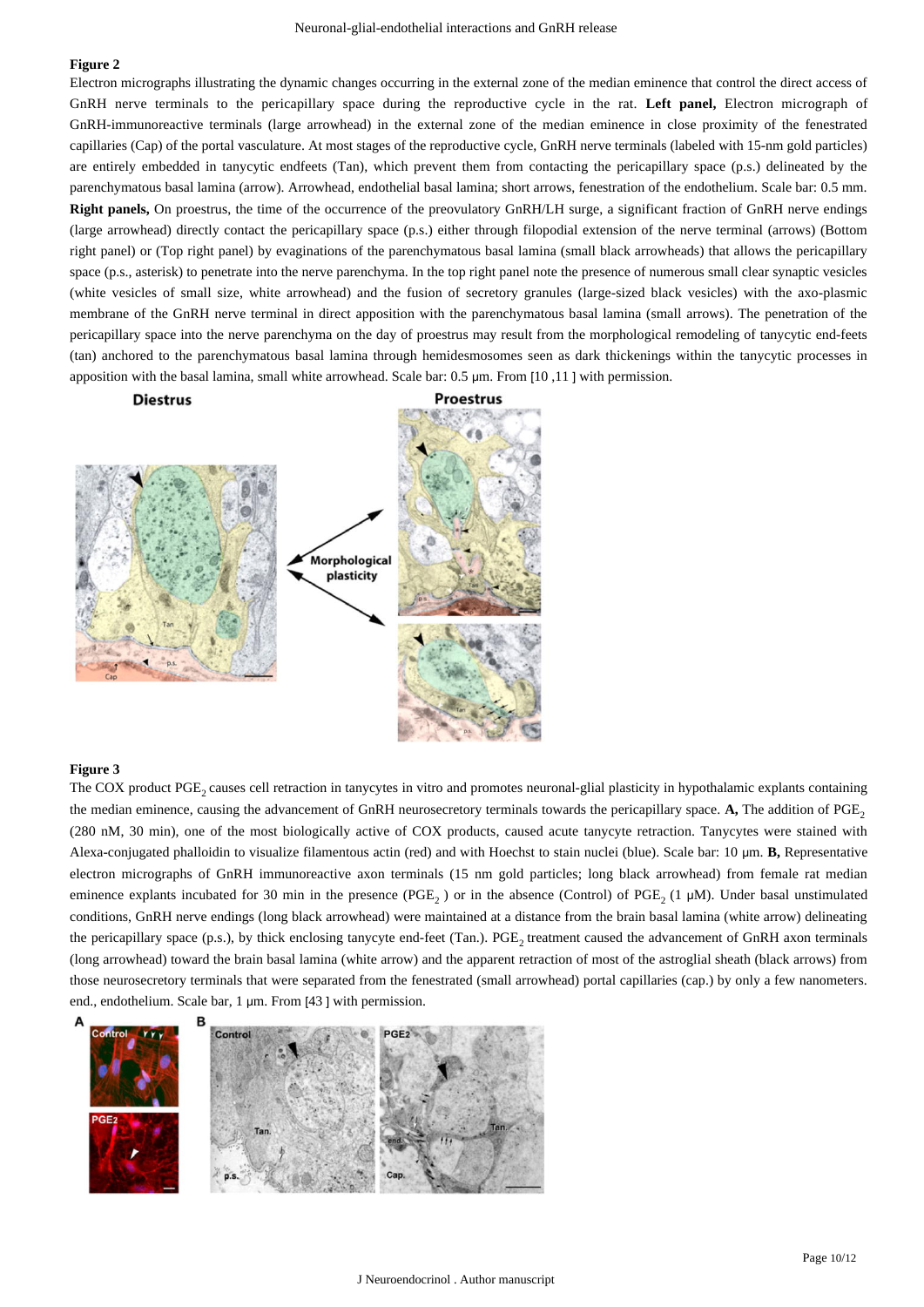In the median eminence of the hypothalamus, endothelial nitric oxide (NO) secretion may represent one of the synchronizing cues that by coordinating GnRH release from GnRH neuroendocrine terminals that are distributed over 2 mm within the median eminence allows the occurrence of functionally meaningful episodes of GnRH secretion. (A) Real time amperometric measurement of spontaneous NO release from median eminence explants at different stages of the rat estrous cycle. DiII, diestrus II; PRO, proestrus; E, estrus. (B) On the afternoon of proestrus, the preovulatory GnRH/NO release is blocked with L-NIO, an NOS inhibitor selective for eNOS at 0.5 μM. \* and a, significantly different from treated samples, p , 0:05: AUC: area under the curve during a 30 min period. (C) Photomicrograph showing GnRH axonal fibers in the external zone of the median eminence (green fluorescence, arrows) in close apposition to eNOS-immunoreactive portal vasculature (red fluorescence, arrowheads). 3V, third ventricle. The dotted lines outline the third ventricle. Scale bar: 75 μm. (A, B) Reproduced with permission from [76 ]; (C) reproduced with permission from [78 ].